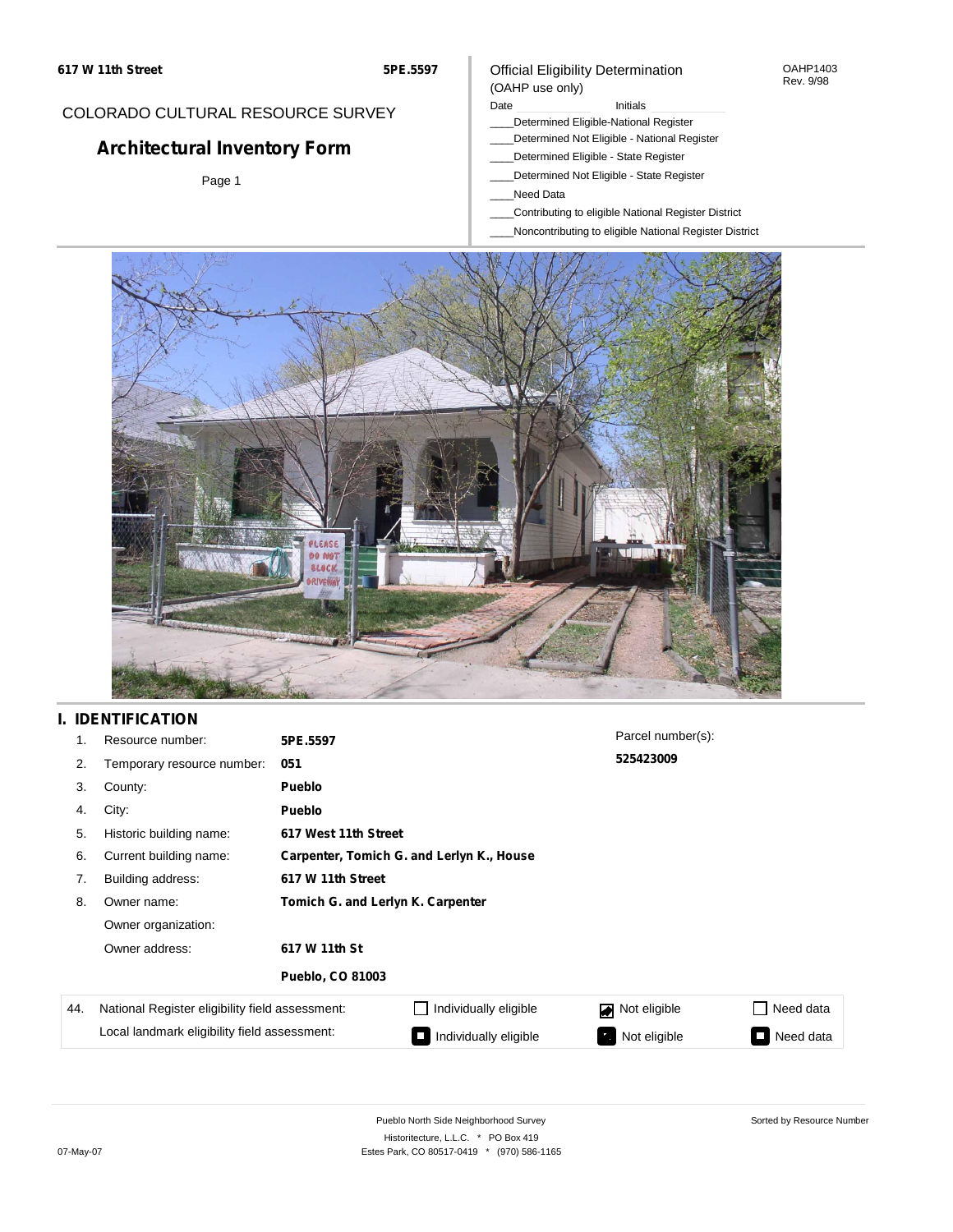Page 2

## **II. GEOGRAPHIC INFORMATION**

| 9.  | P.M.<br>6th         |     |    |           | Township:               |    |           | <b>20S</b>                  |    |           |           | Range:            | 65W |         |
|-----|---------------------|-----|----|-----------|-------------------------|----|-----------|-----------------------------|----|-----------|-----------|-------------------|-----|---------|
|     | <b>SW</b>           | 1/4 | of | <b>SW</b> | 1/4                     | of | <b>NW</b> | 1/4                         | of | <b>SW</b> | 1/4       | of Section        |     | 25      |
| 10. | UTM reference zone: |     |    | 13        |                         |    |           |                             |    |           |           |                   |     |         |
|     | Easting:            |     |    |           | 533657                  |    |           |                             |    |           | Northing: |                   |     | 4236440 |
| 11. | USGS quad name:     |     |    |           | <b>Northeast Pueblo</b> |    |           |                             |    |           | Scale:    |                   |     | 7.5     |
|     | Year:               |     |    |           | 1974)                   |    |           | 1961 (Photorevised 1970 and |    |           |           |                   |     |         |
| 12. | $Lot(s)$ :          |     |    |           | Lot 10, Block 43        |    |           |                             |    |           |           |                   |     |         |
|     | Addition:           |     |    |           | <b>County Addition</b>  |    |           |                             |    |           |           | Year of addition: |     | 1869    |

13. Boundary description and justification:

The parcel, as described above, contains but does not exceed the land historically associated with this property.

Metes and bounds exist:

П

## **III. ARCHITECTURAL DESCRIPTION**

| 14. | Building plan (footprint, shape):    | <b>Rectangular Plan</b>              |                       |
|-----|--------------------------------------|--------------------------------------|-----------------------|
|     | Other building plan descriptions:    |                                      |                       |
| 15. | Dimensions in feet (length x width): | 1,144 square feet                    |                       |
| 16. | Number of stories:                   | 1                                    |                       |
| 17. | Primary external wall material(s):   | Wood/Shingle<br><b>Stucco</b>        | Other wall materials: |
| 18. | Roof configuration:                  | <b>Hipped Roof</b>                   |                       |
|     | Other roof configurations:           |                                      |                       |
| 19. | Primary external roof material:      | <b>Asphalt Roof/Composition Roof</b> |                       |
|     | Other roof materials:                |                                      |                       |
| 20. | Special features:                    | Chimney                              |                       |
|     |                                      | Fence                                |                       |
|     |                                      | Porch                                |                       |
|     |                                      | <b>Roof Treatment/Dormer</b>         |                       |
|     |                                      | <b>Roof Treatment/Flared Eave</b>    |                       |

#### 21. General architectural description:

Oriented to the south, this house rests on a foundation of random-coursed, dressed sandstone ashlar. White-painted wood shingles clad the exterior walls. White-painted stucco covers a small, shed-roof addition across the rear (north) elevation of the house. All trim and window frames are wood and painted green. Most windows are 1-over-1-light, double-hung sash. A large window on the west end of the front (south) elevation features a narrow upper sash with diamond-shaped glazing. Similar upper sashes appear in a pair of window openings in the center of the west elevation. Between these windows is an awning window with the same glazing pattern. Windows in either face of the southeast corner are 1-beside-1-light, sliding-sash, with brown aluminum frames. Another 1-beside-1-light, sliding-sash window appears in the rear (north) elevation of the addition. An integral porch is located within the southeast corner. It features wide porch supports, curved outward at their tops, and a kneewall, all covered in white-painted wood shingles. Four, green-painted, concrete steps approach the porch on its western extreme, placing them just east of center on the asymmetrical facade. The steps align with the front doorway. This doorway hosts a 9-panel wood door, opening behind a black, aluminum-frame, security-type storm door. Another doorway opens on the rear (north) elevation of the addition. It is a 3-panel, 1-light, glass-in-wood-frame door, opening behind an aluminum-frame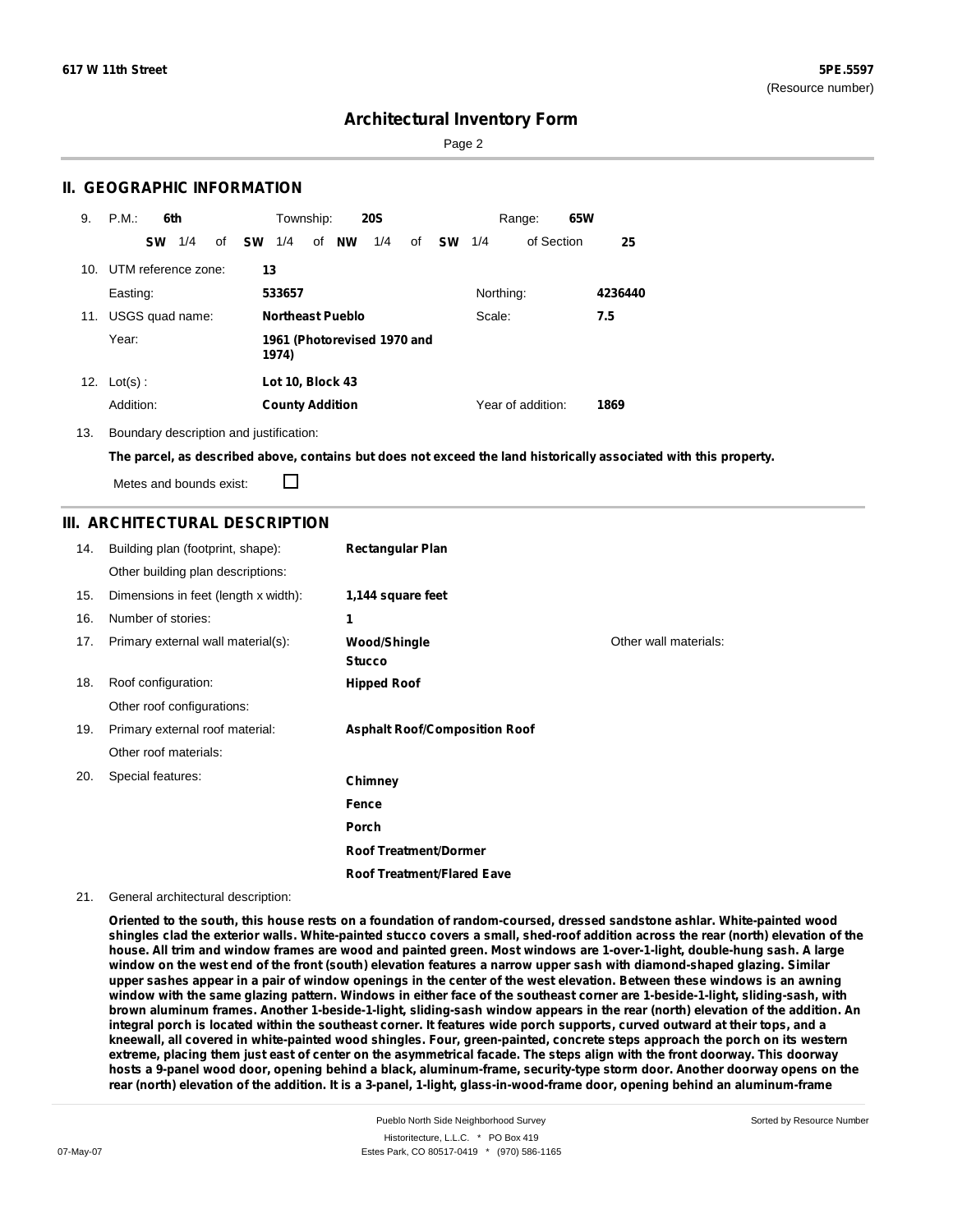Page 3

storm door. A two-step concrete stoop approaches the door. Gray, interlocking asphalt shingles cover the centrally hipped roof. The eaves are flared and boxed with white-painted wood fascia and beadboard soffit. Hipped-roof dormers emerge from the east and west slopes of the roof. Each dormer hosts a pair of square, hopper windows, with diamond-shaped glazing. A tall, **brick chimney protrudes from the north end of the west-facing slope.**

22. Architectural style:

22. **Late 19th And 20th Century Revivals/Classic Cottage**

Other architectural styles:

Building type:

23. Landscape or special setting features:

This property is located on terrain sloping downward from north to south, with an elevation of around 4,700 feet above mean sea level. The neighborhood features modest, one- and two-story houses. A grass strip separates the sidewalk from the street. This property is located on the north side of West 11th Street, an east-west-oriented thoroughfare. It is situated between 615 West 11th Street, to the east, and 619 West 11th Street, to the west. A planted grass yard surrounds the house. A chain-link fence surrounds the property. A packed-earth driveway runs along the east side of the house; it originally connected West 11th Street to the garage northeast of the house, but has now been truncated by a fence. Concrete-block planters line either side of **the front steps, and a brick patio is located behind the garage.**

24. Associated buildings, features or objects:

1 : Type: **Garage**

Describe: A 1-car garage is located northeast of the house. Oriented to the south, it rests on a concrete **slab. White-painted wood weatherboard, with 1-by-4-inch cornerboards, clads the exterior walls. Dominating the front (south) elevation are paired, wood-plank doors, opening on metal strap hinges. A 5-panel wood door opens in the south end of the west elevation. At the center this elevation is a fixed-frame window. Sheets of rolled asphalt cover the shed roof, and parapet lines the front (south) elevation.**

#### **IV. ARCHITECTURAL HISTORY**

| 25. | Date of Construction:  | Estimate: | Actual: | 1901                                                                        |
|-----|------------------------|-----------|---------|-----------------------------------------------------------------------------|
|     | Source of Information: |           |         | Pueblo County Office of Tax Assessor. Property information card [internet]. |
| 26. | Architect:             | unknown   |         |                                                                             |
|     | Source of information: |           |         |                                                                             |
| 27. | Builder:               | unknown   |         |                                                                             |
|     | Source of information: |           |         |                                                                             |
| 28. | Original Owner:        | unknown   |         |                                                                             |
|     | Source of information: |           |         |                                                                             |
|     |                        |           |         |                                                                             |

29. Construction history:

According to Pueblo County tax records, this house was constructed in 1901. It was and is nearly identical, except for a few decorative features, to the house immediately west, 619 West 11th Street (5PE.517.13). An analysis of the form, style, and materials corroborates this date. The only notable alteration has been the construction of a small, shed-roofed addition to the **west half of the rear (north) elevation.**

30. Location: **original** Date of move(s):

## **V. HISTORICAL ASSOCIATIONS**

| 31. | Original use(s):     | <b>Single Dwelling</b><br><b>Single Dwelling</b> |
|-----|----------------------|--------------------------------------------------|
| 32. | Intermediate use(s): | <b>Single Dwelling</b>                           |
| 33. | Current use(s):      |                                                  |
| 34. | Site type(s):        | <b>Residence</b>                                 |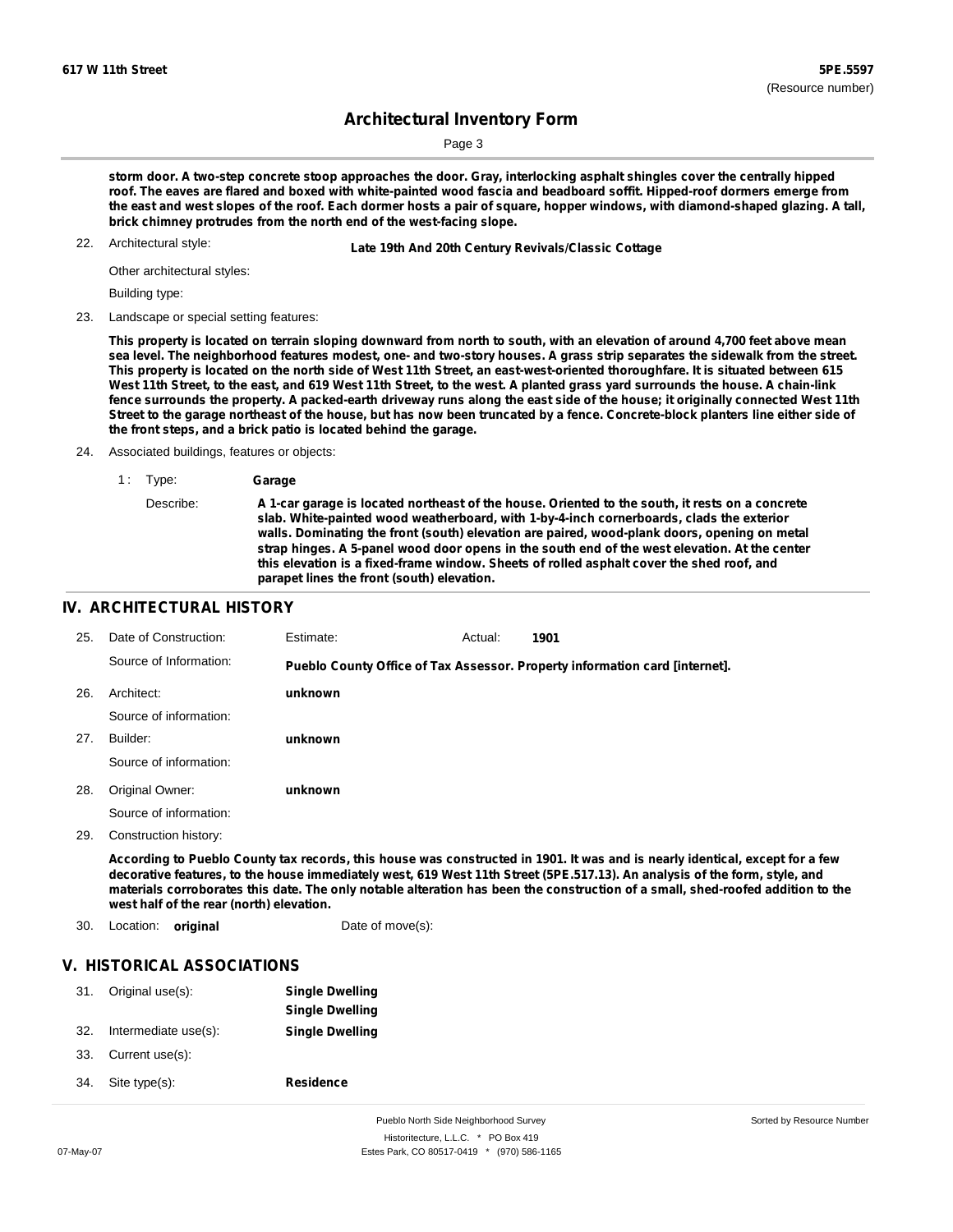Page 4

#### 35. Historical background:

This house was constructed in 1901. In 1914, Howard Harold Sands, who moved to Pueblo in 1905, purchased this house. He was a locomotive engineer for the Denver & Rio Grande Railroad. His wife was Sarah Belle Sands. Howard retired in 1955 and **died three years later.**

Around 1919, Samuel Pepper lived here, followed by Oscar William Wheeler, who resided here for nearly 25 years. Wheeler was a streetcar motorman and, later, operated small, neighborhood grocery stores, first down the street at 601 West Eleventh and, later, at 712 West Twelfth. With his wife, Margaret E., Oscar had three children: Ruth (Bode), Ethel (Fishback), and Roy B. The family attended the Park Hill Baptist Church. The Wheelers moved from this home prior to 1950. Oscar died in 1959.

The owner and resident in 1950 was Elven A. McKenzie. Around 1955, Anthony C. Lombard purchased the property. Lombard owned the Hi Life Lounge and Lombard Village. His wife, Natalie, operated Natalie's Beauty Salon in this house. The Lombards had two children: Philip C. and Dolores (Bell). After Anthony's death in 1962, Natalie continued to own the property through the 1980s. In 1987, Joe P. and Ann Aragon purchased the property, selling it five years later to the current owners and residents, **Tomich G. and Lerlyn K. Carpenter.**

#### Sources of information: 36.

**"Lombard (Anthony C.)" [obituary]. Pueblo Chieftain, 8 May 1962, p. 2A.**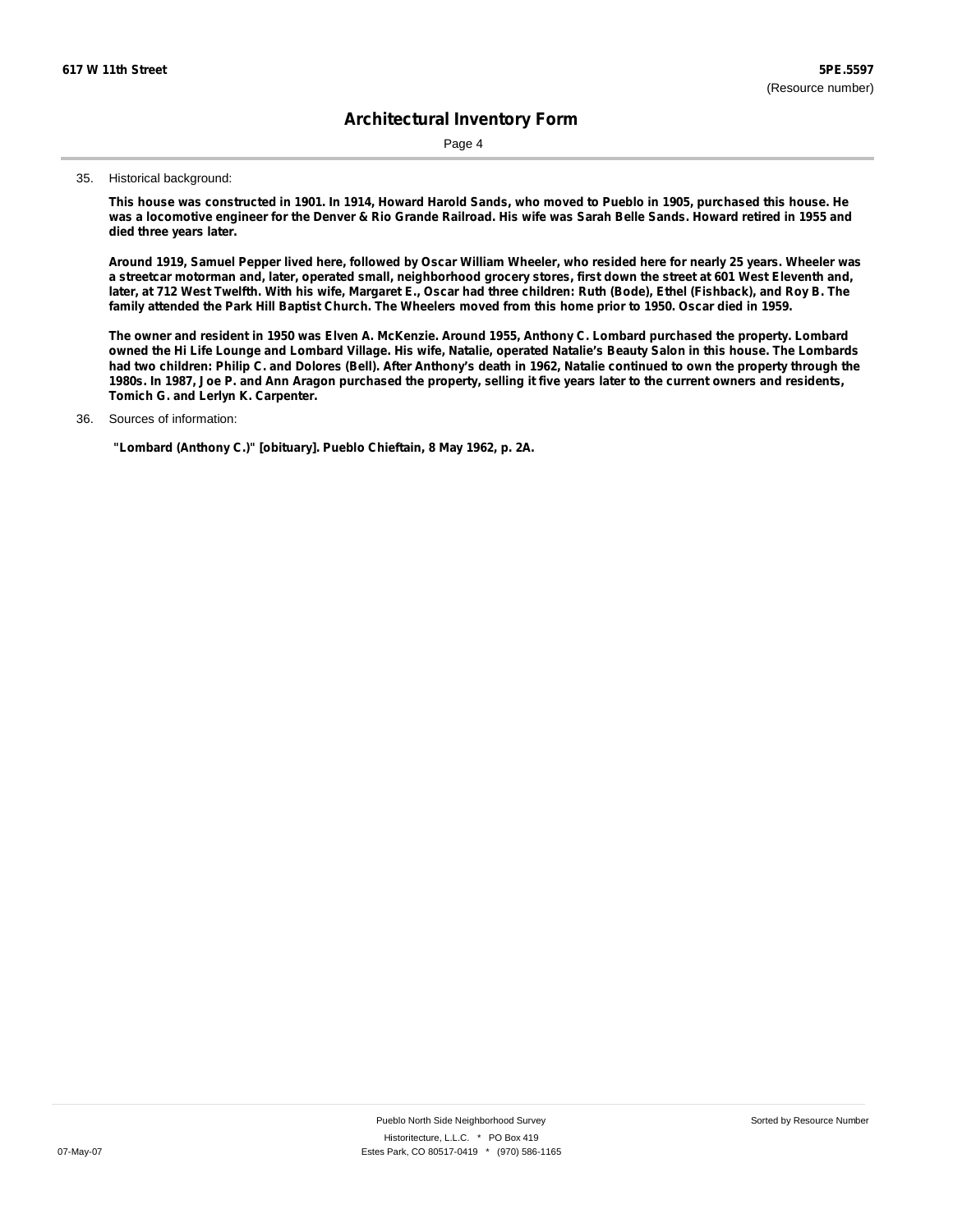۰

Sorted by Resource Number

# **Architectural Inventory Form**

Page 5

|     | <b>VI. SIGNIFICANCE</b>                                                                                                                                                                                                                                                               |
|-----|---------------------------------------------------------------------------------------------------------------------------------------------------------------------------------------------------------------------------------------------------------------------------------------|
| 37. | Local landmark designation:<br>Yes $\Box$<br>No.<br>$\mathbf{F}$                                                                                                                                                                                                                      |
|     | Designation authority:                                                                                                                                                                                                                                                                |
|     | Date of designation:                                                                                                                                                                                                                                                                  |
| 38. | Applicable National Register criteria:                                                                                                                                                                                                                                                |
|     | A. Associated with events that have made a significant contribution to the broad pattern of our history.                                                                                                                                                                              |
|     | $\Box$<br>B. Associated with the lives of persons significant in our past.                                                                                                                                                                                                            |
|     | C. Embodies the distinctive characteristics of a type, period, or method of construction, or represents the work<br>丙<br>of a master, or that possess high artistic values, or represents a significant and distinguished entity whose<br>components may lack individual distinction. |
|     | D. Has yielded, or may be likely to yield, information important in history or prehistory.                                                                                                                                                                                            |
|     | Qualifies under Criteria Considerations A through G (see manual).                                                                                                                                                                                                                     |
|     | Does not meet any of the above National Register criteria.                                                                                                                                                                                                                            |
|     | <b>Pueblo Standards for Designation:</b>                                                                                                                                                                                                                                              |
|     | <u>1a. History</u>                                                                                                                                                                                                                                                                    |
|     | Have direct association with the historical development of the city, state, or nation; or<br>$\mathbf{r}_\perp$                                                                                                                                                                       |
|     | <u>1b. History</u>                                                                                                                                                                                                                                                                    |
|     | Be the site of a significant historic event; or<br>$\blacksquare$                                                                                                                                                                                                                     |
|     | 1c. History                                                                                                                                                                                                                                                                           |
|     | Have direct and substantial association with a person or group of persons who had influence on society.<br>$\overline{\phantom{a}}$                                                                                                                                                   |
|     | 2a. Architecture                                                                                                                                                                                                                                                                      |
|     | Embody distinguishing characteristics of an architectural style or type; or<br>$\Box$                                                                                                                                                                                                 |
|     | <u>2b. Architecture</u><br>Be a significant example of the work of a recognized architect or master builder, or<br>$\sim$                                                                                                                                                             |
|     | <b>2c. Architecture</b>                                                                                                                                                                                                                                                               |
|     | Contain elements of architectural design, engineering, materials, craftsmanship, or artistic merit which represent a<br>О<br>significant or influential innovation;                                                                                                                   |
|     | 2d. Architecture                                                                                                                                                                                                                                                                      |
|     | Portray the environment of a group of people or physical development of an area of the city in an era of history<br>О<br>characterized by a distinctive architectural style.                                                                                                          |
|     | 3a. Geography                                                                                                                                                                                                                                                                         |
|     | Have a prominent location or be an established, familiar, and orienting visual feature of the contemporary city, or                                                                                                                                                                   |
|     | 3b. Geography                                                                                                                                                                                                                                                                         |
|     | Promote understanding and appreciation of Pueblo's environment by means of distinctive physical characteristics<br>or rarity; or                                                                                                                                                      |
|     | 3c. Geography<br>Make a special contribution to Pueblo's distinctive character.<br>$\Box$                                                                                                                                                                                             |
|     | Not Applicable                                                                                                                                                                                                                                                                        |
|     | Does not meet any of the above Pueblo landmark criteria.<br>П                                                                                                                                                                                                                         |
| 39. | Area(s) of Significance:<br><b>Architecture</b>                                                                                                                                                                                                                                       |
| 40. | Period of Significance:<br>1901                                                                                                                                                                                                                                                       |
| 41. | National:<br>Level of significance:<br>State<br>Local<br>$\Box$                                                                                                                                                                                                                       |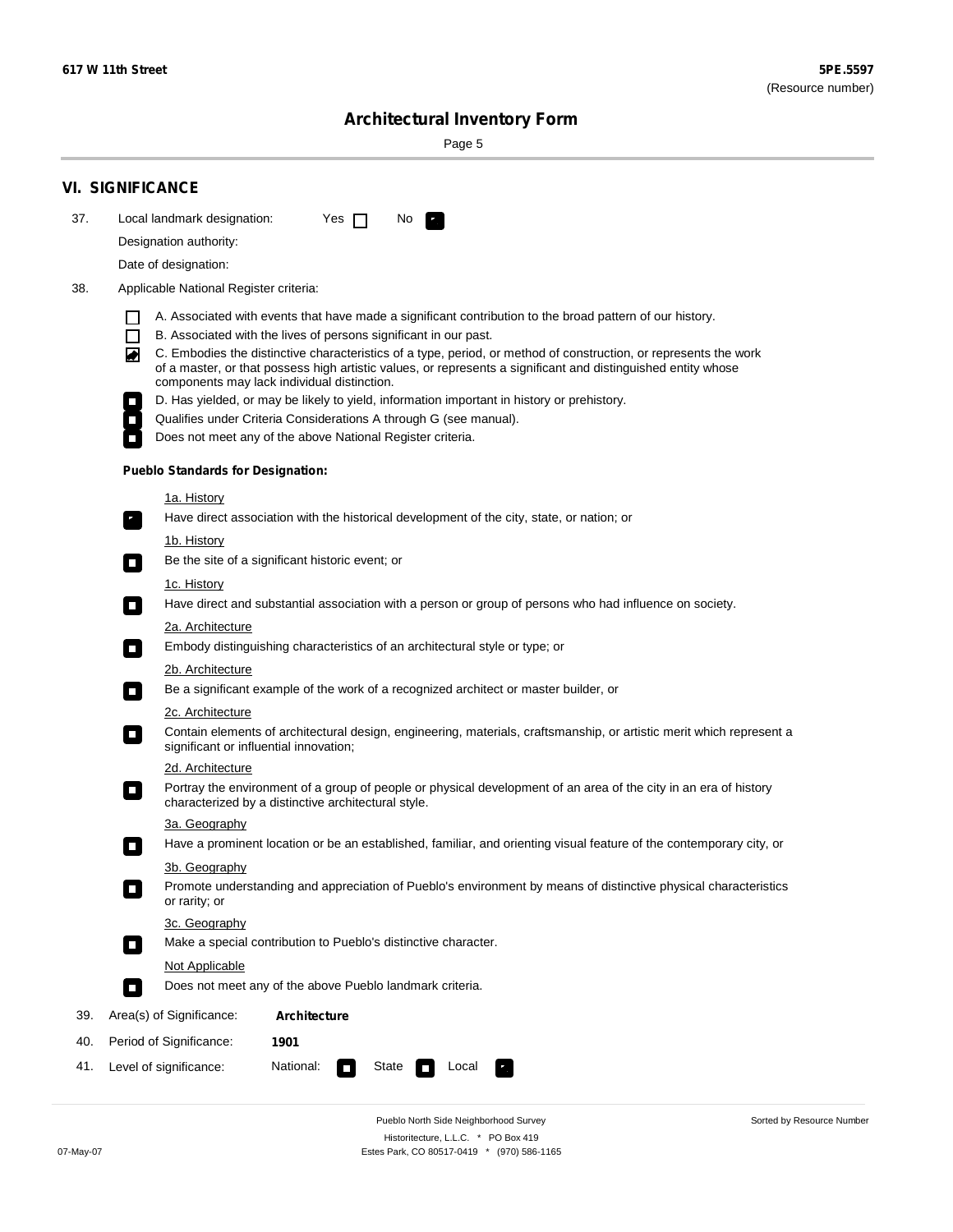Page 6

#### 42. Statement of significance:

This property is historically significant under Pueblo Local Landmark criterion 1A for its association with the development of **Pueblo's North Side Neighborhood, when more architecturally sophisticated buildings like this one joined the smaller,** plainer dwellings originally constructed here. As well, the house is architecturally significant under National Register criterion C (Pueblo Local Landmark criterion 2A) as an intact example of a Classic Cottage. However, the levels of architectural and historical significance, combined with physical integrity, are not to the extent that this property would qualify for individual listing in the National Register of Historic Places, the Colorado State Register of Historic Properties, or as a City of Pueblo Landmark. It is most likely a contributing resource within any potential historic district.

43. Assessment of historic physical integrity related to significance:

Constructed around 1901, the principal building on this property exhibits a moderately high level of physical integrity relative to the seven aspects of integrity as defined by the National Park Service and the Colorado Historical Society: location, setting, design, materials, workmanship, feeling, and association. The only notable alteration has been a small addition made to the **rear (north) elevation.**

## **VII. NATIONAL REGISTER ELIGIBILITY ASSESSMENT**

| National Register eligibility field assessment: |  |
|-------------------------------------------------|--|
|                                                 |  |

Local landmark eligibility field assessment:

45. Is there National Register district potential? Yes

**Pueblo's North Side Neighborhood represents the evolution of the city's professional middle and upper classes. Its diversity of architectural styles and forms directly represents the city's changing economic and cultural climates. As well, the neighborhood is distinctive because it appears to have evolved independently of the area's dominant industry, steel manufacturing.** Discuss:

No

П

 $\blacksquare$ 

Yes Yes

m

**Individually eligible Not eligible Not eligible Need data Individually eligible Not eligible Not eligible Need data** 

> Non<sub>d</sub> N/A No  $\blacksquare$  N/A  $\blacksquare$

If there is National Register district potential, is this building contributing:

If the building is in existing National Register district, is it contributing: 46.

#### **VIII. RECORDING INFORMATION**

| 47. | Photograph numbers): | <b>CD-ROM Photo Disc: North Side Photos</b><br>File Name(s): 11thstw617                                                       |
|-----|----------------------|-------------------------------------------------------------------------------------------------------------------------------|
|     | Negatives filed at:  | <b>Special Collections</b><br><b>Robert Hoag Rawlings Public Library</b><br>100 East Abriendo Avenue<br>Pueblo, CO 81004-4290 |
| 48. | Report title:        | <b>Pueblo North Side Neighborhood Survey</b>                                                                                  |
| 49. | $Date(s)$ :          | 04/28/05                                                                                                                      |
| 50. | Recorder(s):         | <b>Adam Thomas</b>                                                                                                            |
| 51. | Organization:        | Historitecture, L.L.C.                                                                                                        |
| 52. | Address:             | <b>PO Box 419</b>                                                                                                             |
|     |                      | Estes Park, CO 80517-0419                                                                                                     |
| 53. | Phone number(s):     | (970) 586-1165                                                                                                                |
|     |                      |                                                                                                                               |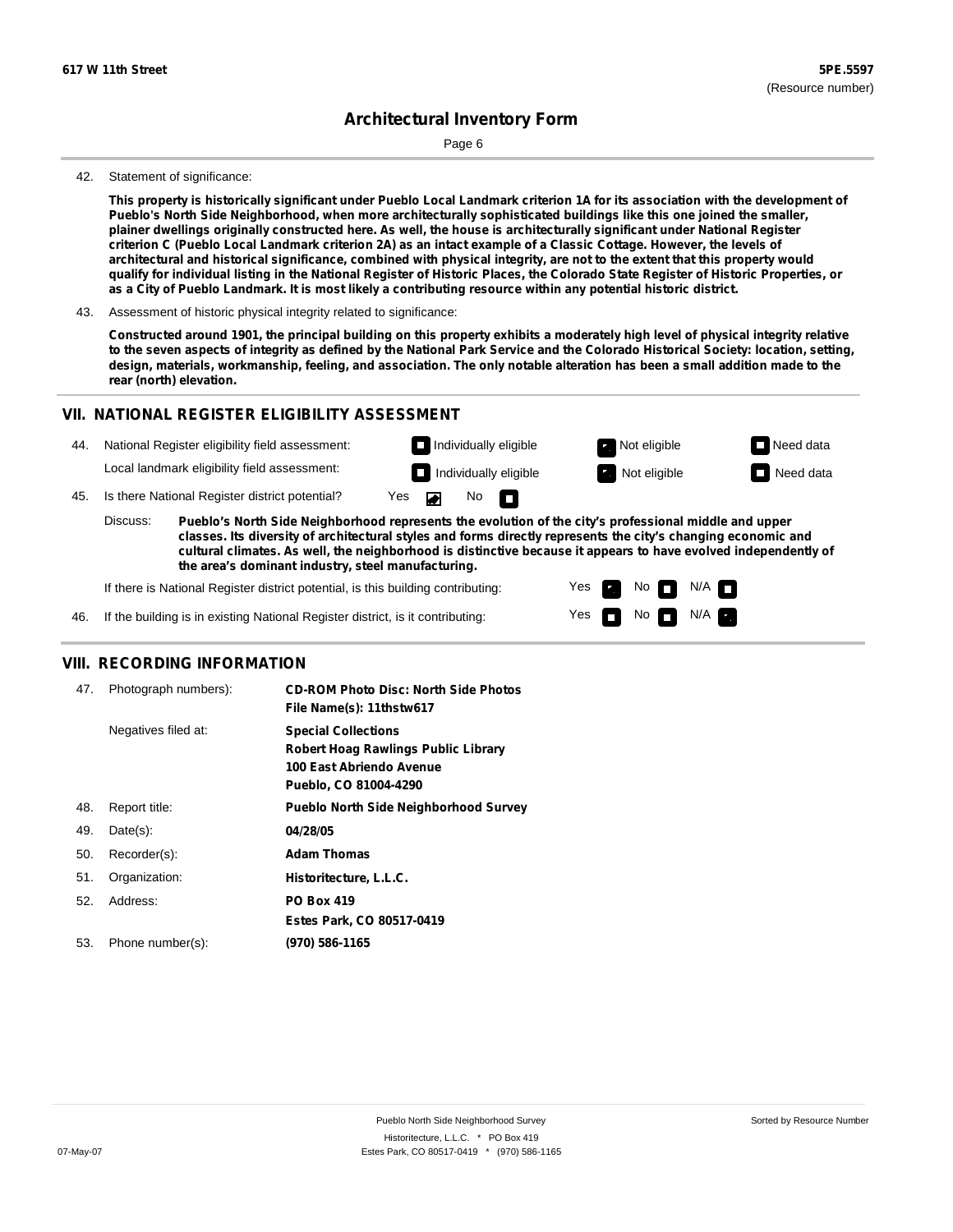Page 7